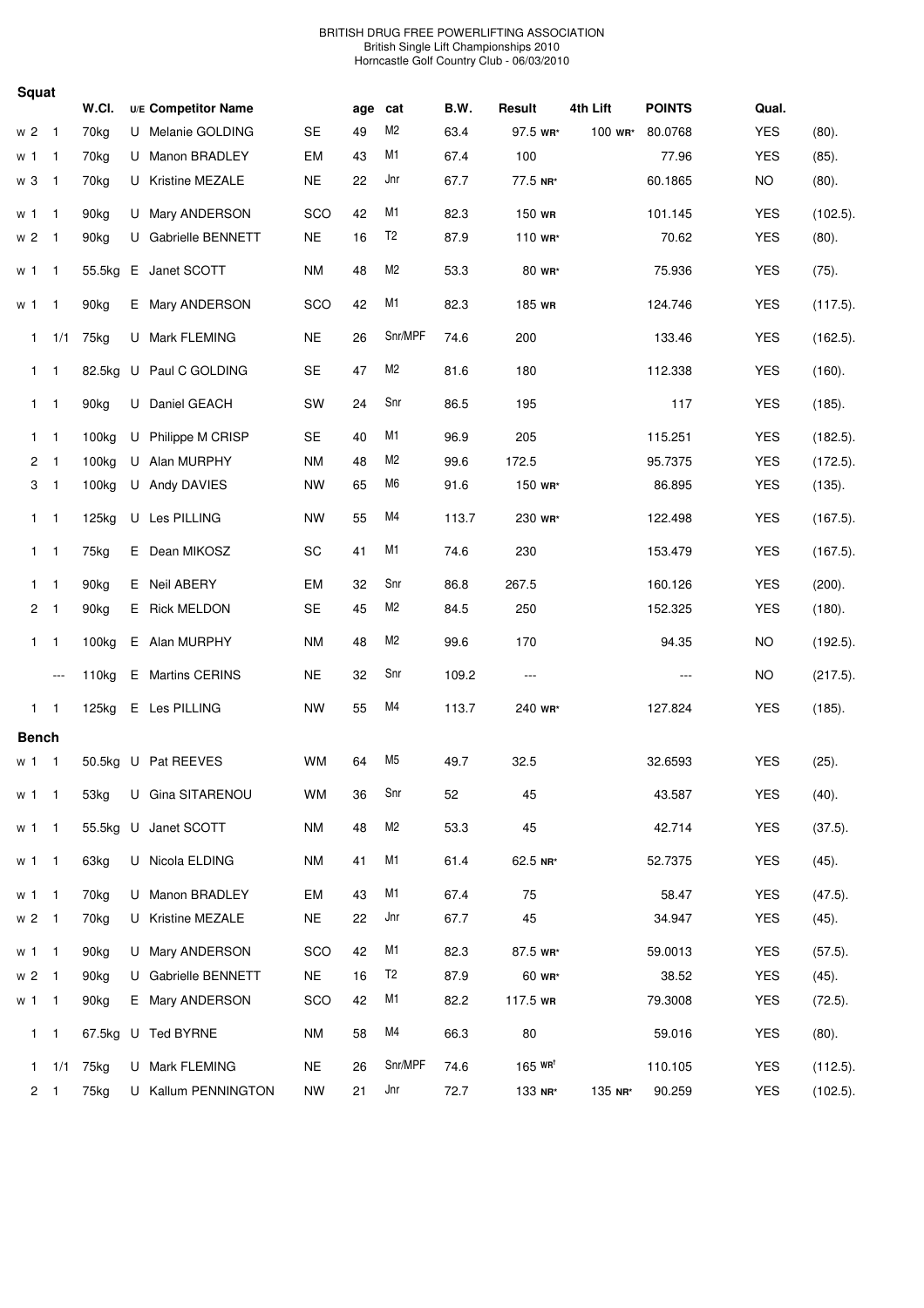|                 |                 | W.CI.             |   | U/E Competitor Name    |            | age | cat            | B.W.  | Result                | 4th Lift  | <b>POINTS</b>     | Qual.      |             |
|-----------------|-----------------|-------------------|---|------------------------|------------|-----|----------------|-------|-----------------------|-----------|-------------------|------------|-------------|
| 1               | $\mathbf 1$     | 82.5kg            |   | U Mike JOSEPH          | EC         | 38  | Snr            | 79.9  | 170                   |           | 107.695           | <b>YES</b> | (120).      |
| $\overline{2}$  | $\overline{c}$  | 82.5kg            |   | U Pawel KRAMER         | SE         | 33  | Snr            | 82.1  | 170                   |           | 105.638           | <b>YES</b> | (120).      |
| 3               | 3/1             | 82.5kg            |   | U Michael YULE         | SC         | 31  | Snr/MPF        | 82.5  | 162.5                 |           | 100.636           | <b>YES</b> | (120).      |
| 4               | 4               |                   |   | 82.5kg U Alex TOSH     | <b>WM</b>  | 27  | Snr            | 80.6  | 155                   |           | 97.5725           | <b>YES</b> | (120).      |
| 5               | 5/2             | 82.5kg            |   | U Phil TEMPEST         | EM         | 38  | Snr/MPF        | 79.8  | 145                   |           | 91.9445           | <b>YES</b> | (120).      |
| 6               | - 1             | 82.5kg            |   | U Gary CONWAY          | <b>WM</b>  | 54  | MЗ             | 79.7  | 137.5                 |           | 87.2713           | <b>YES</b> | (105).      |
| 7 1             |                 | 82.5kg            |   | U Peter LINNETT        | EM         | 46  | M2             | 80    | 135                   |           | 85.4415           | <b>YES</b> | (110).      |
| 8               | - 1             | 82.5kg            |   | U Ashley SINCLAIR      | <b>SCO</b> | 59  | M4             | 80.5  | 132.5                 |           | 83.4883           | <b>YES</b> | (100).      |
| 9               | $\overline{c}$  | 82.5kg            |   | U David WILLIAMS       | SW         | 56  | M4             | 81.6  | 132.5                 |           | 82.6933           | <b>YES</b> | (100).      |
| 10 <sub>2</sub> |                 | 82.5kg            |   | U Michael JOHN         | <b>WM</b>  | 49  | M2             | 77.1  | 125                   |           | 81.3125           | <b>YES</b> | (110).      |
|                 | $11 \t1/3$      | 82.5kg            |   | U Jonathan MITCHELL    | NE.        | 23  | Jnr/MPF        | 80.1  | 125                   |           | 79.05             | <b>YES</b> | $(107.5)$ . |
| 12 <sub>1</sub> |                 | 82.5kg            |   | U Bill LEGG            | SC         | 70  | M7             | 81    | 82.5                  |           | 51.7523           | <b>YES</b> | $(77.5)$ .  |
| 13 1            |                 | 82.5kg            |   | U Gren ELMORE          | <b>WM</b>  | 83  | M9             | 79.6  | 75                    |           | 47.64             | <b>YES</b> | $(62.5)$ .  |
|                 | $---$           | 82.5kg            |   | U Ben GRIFFITHS        | <b>WM</b>  | 17  | T <sub>2</sub> | 78.7  | $---$                 |           | $\qquad \qquad -$ | <b>NO</b>  | $(87.5)$ .  |
| $1 \quad 1$     |                 | 90kg              |   | U Henry TOSH           | <b>WM</b>  | 30  | Snr            | 89.7  | 170                   |           | 99.705            | <b>YES</b> | $(127.5)$ . |
| 2 <sub>2</sub>  |                 | 90 <sub>kg</sub>  | U | Jan MAKSYMCZUK         | SW         | 37  | Snr            | 87.2  | 152.5                 |           | 91.0273           | <b>YES</b> | $(127.5)$ . |
| 3               | $\mathbf{1}$    | 90 <sub>kg</sub>  | U | Daniel PENNINGTON      | <b>NW</b>  | 19  | T3             | 88.3  | 140                   | 143 NR*   | 82.908            | <b>YES</b> | (102.5).    |
| 4               | 3/1             | 90kg              |   | U Jon MOORE            | <b>NE</b>  | 27  | Snr/MPF        | 88.6  | 135                   |           | 79.785            | <b>YES</b> | $(127.5)$ . |
| 5               | 4               | 90 <sub>kg</sub>  | U | Jamie WEBSTER          | <b>WM</b>  | 32  | Snr            | 88.1  | 130                   |           | 77.09             | <b>YES</b> | $(127.5)$ . |
| 6               | 5/2             | 90kg              |   | U Dave TEMPEST         | <b>NW</b>  | 37  | Snr/MPF        | 87.3  | 127.5                 |           | 76.0538           | <b>YES</b> | $(127.5)$ . |
| $7^{\circ}$     | $\overline{c}$  | 90 <sub>kg</sub>  | U | Joe BALLINGER          | <b>WM</b>  | 19  | T3             | 88.2  | 100                   |           | 59.26             | NO         | (102.5).    |
| 8               | $\mathbf{1}$    | 90kg              |   | U Joe WEBB             | ΝM         | 15  | T1             | 88    | 90 NR*                | 95 NR*    | 53.406            | <b>YES</b> | $(82.5)$ .  |
| 9 1             |                 | 90 <sub>kg</sub>  |   | U John FULTON          | EC         | 83  | M9             | 84.2  | 80                    |           | 48.856            | <b>YES</b> | $(65)$ .    |
| $1 \quad 1$     |                 | 100 <sub>kg</sub> |   | U Alistair MURDOCH     | SE         | 42  | M1             | 98.9  | 202.5 WR*             |           | 112.752           | <b>YES</b> | $(127.5)$ . |
| $\mathbf{2}$    | - 1             | 100kg             |   | U Andrew RIGBY         | <b>NW</b>  | 47  | M2             | 97.6  | 200.5 WR*             | 202.5 WR* | 112.04            | <b>YES</b> | (120).      |
| 3 <sub>1</sub>  |                 | 100 <sub>kg</sub> |   | U Richard WHISKER      | <b>NM</b>  | 24  | Snr            | 96.4  | 182.5                 |           | 102.857           | <b>YES</b> | (135).      |
| 4 2             |                 |                   |   | 100kg U John MC COMISH | EC         | 41  | M1             | 98.8  | 160                   |           | 89.12             | <b>YES</b> | (127.5).    |
| 5               | $\overline{1}$  | 100 <sub>kg</sub> |   | U Martin FLETT         | <b>NW</b>  | 54  | MЗ             | 99.9  | 160                   |           | 88.688            | <b>YES</b> | (115).      |
| 6 2             |                 | 100kg             |   | U Chris MARSHALL       | EM         | 38  | Snr            | 97.4  | 145                   |           | 81.316            | <b>YES</b> | (135).      |
| 7 <sup>3</sup>  |                 | 100 <sub>kg</sub> |   | U Philippe M CRISP     | SE         | 40  | M1             | 96.9  | 130                   |           | 73.086            | <b>YES</b> | (127.5).    |
| 8 1             |                 | 100 <sub>kg</sub> |   | U Gareth WALL          | <b>WM</b>  | 22  | Jnr            | 97.6  | 127.5                 |           | 71.4255           | <b>YES</b> | (122.5).    |
| 9 <sub>2</sub>  |                 | 100 <sub>kg</sub> |   | U Paul HAMMOND         | <b>NM</b>  | 46  | M2             | 98.5  | 110                   |           | 61.358            | NO         | (120).      |
| 1               | 1/1             | 110 <sub>kg</sub> |   | U Jay HOLLINGSWORTH    | <b>NE</b>  | 25  | Snr/MPF        | 108.5 | $195$ WR <sup>t</sup> |           | 104.988           | <b>YES</b> | (140).      |
| 2 <sub>2</sub>  |                 | 110 <sub>kg</sub> |   | U Simon MARSHALL       | EM         | 38  | Snr            | 104.9 | 187.5                 |           | 101.981           | <b>YES</b> | (140).      |
|                 | $3 \frac{3}{2}$ | 110 <sub>kg</sub> |   | U Neil THOMAS          | EC         | 38  | Snr/MPF        | 109.7 | 170                   |           | 91.256            | <b>YES</b> | (140).      |
| 4 1             |                 | 110 <sub>kg</sub> |   | U Pete GASKIN          | SCO        | 47  | M2             | 105.5 | 147.5                 |           | 80.0778           | <b>YES</b> | (125).      |
| $1 \quad 1$     |                 | 125kg             |   | U Gary DADA            | <b>NM</b>  | 39  | Snr            | 119.3 | 200                   |           | 105.52            | <b>YES</b> | (142.5).    |
| 2 <sub>2</sub>  |                 | 125kg             |   | U Paul SPENCER         | <b>NM</b>  | 31  | Snr            | 114   | 170                   |           | 90.491            | <b>YES</b> | (142.5).    |
| $3 \quad 1$     |                 | 125kg             |   | U Les PILLING          | <b>NW</b>  | 55  | M4             | 113.7 | 138 NR*               |           | 73.2325           | <b>YES</b> | (115).      |
| $1 \quad 1$     |                 | 145kg             |   | U Paul MERRICKS        | <b>WM</b>  | 34  | Snr            | 143.7 | 228 ER                | 230 ER    | 113.591           | <b>YES</b> | (150).      |
| $2 \quad 1$     |                 | 145kg             |   | U Haydn ROWLANDS       | <b>NM</b>  | 53  | ΜЗ             | 144.3 | 195                   |           | 97.2465           | <b>YES</b> | (127.5).    |
| $1 \quad 1$     |                 |                   |   | +145kg U Graham MELLOR | <b>NM</b>  | 15  | T1             | 156.2 | 105 WR*               | 110 WR*   | 51.114            | <b>YES</b> | (102.5).    |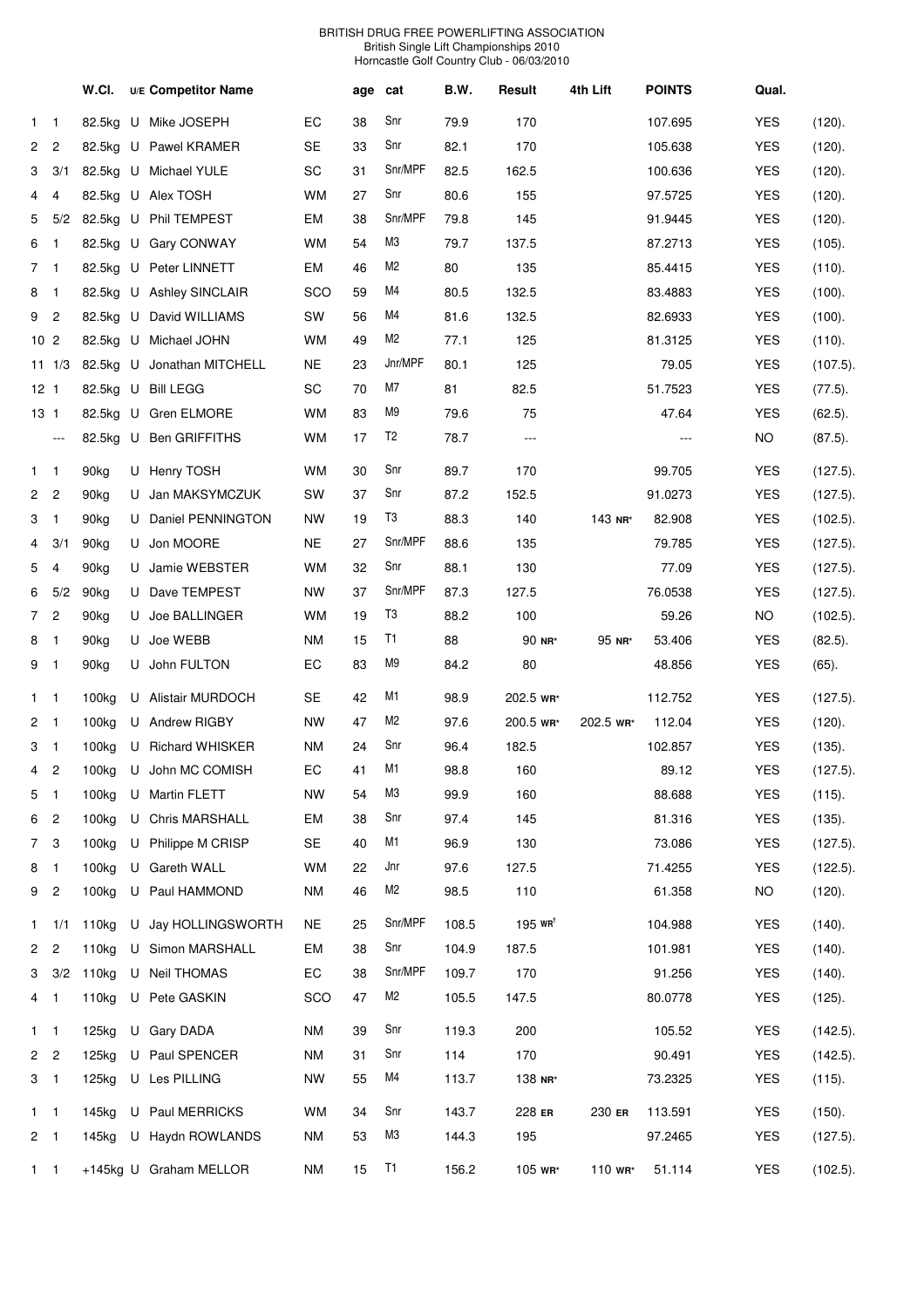|              |                                | W.CI.             |   | U/E Competitor Name      |           | age | cat            | B.W.  | Result    | 4th Lift  | <b>POINTS</b> | Qual.      |             |
|--------------|--------------------------------|-------------------|---|--------------------------|-----------|-----|----------------|-------|-----------|-----------|---------------|------------|-------------|
|              | $\overline{1}$<br>$\mathbf{1}$ | 60kg              |   | E Aaron GIDEON           | <b>SE</b> | 30  | Snr            | 59.1  | 145 NR    |           | 119.727       | <b>YES</b> | (100).      |
| 1            | $\mathbf{1}$                   | 75kg              |   | E Lee James MEACHEN      | EС        | 44  | M1             | 75    | 172.5 WR* |           | 114.626       | <b>YES</b> | $(117.5)$ . |
| 2            | $\overline{c}$                 | 75kg              |   | E Dean MIKOSZ            | SC        | 41  | M1             | 74.5  | 150       |           | 100.2         | <b>YES</b> | (117.5).    |
| $\mathbf{1}$ | $\mathbf{1}$                   | 82.5kg            |   | E Mike JOSEPH            | EC        | 38  | Snr            | 80.5  | 170       |           | 107.117       | <b>YES</b> | (132.5).    |
| 2            | 1                              | 82.5kg            |   | E David WILLIAMS         | SW        | 56  | M4             | 81.2  | 160 wR*   |           | 100.192       | <b>YES</b> | (110).      |
| 3            | 2/1                            | 82.5kg            | E | <b>Phil TEMPEST</b>      | EM        | 38  | Snr/MPF        | 80    | 150       |           | 94.935        | <b>YES</b> | (132.5).    |
| 4            | $\mathbf{1}$                   | 82.5kg            |   | E George KING            | ΝM        | 23  | Jnr            | 81.9  | 135       |           | 84.024        | <b>YES</b> | (120).      |
| $\mathbf{1}$ | $\mathbf{1}$                   | 90 <sub>kg</sub>  |   | E Jan MAKSYMCZUK         | SW        | 37  | Snr            | 87.7  | 170       |           | 101.099       | <b>YES</b> | (140).      |
| 2            | $\mathbf{1}$                   | 90kg              |   | E Paul C MASON           | NW        | 48  | M2             | 89.6  | 130       |           | 76.297        | <b>YES</b> | (125).      |
| 1            | $\mathbf{1}$                   | 100 <sub>kg</sub> |   | E Richard WHISKER        | ΝM        | 24  | Snr            | 96.6  | 210       |           | 118.23        | <b>YES</b> | $(147.5)$ . |
| 2            | $\mathbf{1}$                   | 100 <sub>kg</sub> |   | E Martin FLETT           | NW        | 54  | M3             | 100   | 195 WR*   |           | 108.03        | <b>YES</b> | (125).      |
| 3            | $\overline{c}$                 | 100 <sub>kg</sub> |   | E Terry JEX              | SC        | 54  | M3             | 99.8  | 145       |           | 80.4025       | <b>YES</b> | (125).      |
|              | 4<br>$\mathbf{1}$              | 100 <sub>kg</sub> |   | E Paul HAMMOND           | <b>NM</b> | 46  | M2             | 98.5  | 140       |           | 78.092        | <b>YES</b> | (132.5).    |
| $\mathbf{1}$ | $\mathbf{1}$                   | 110 <sub>kg</sub> |   | E Mark NORTON            | ΝE        | 45  | M2             | 106   | 230 WR*   |           | 124.683       | <b>YES</b> | $(137.5)$ . |
|              | $2^{\circ}$<br>$\overline{c}$  | 110 <sub>kg</sub> |   | E Wayne CATTERALL        | NW        | 47  | M2             | 105.6 | 190       |           | 103.113       | <b>YES</b> | $(137.5)$ . |
| $\mathbf{1}$ | $\mathbf{1}$                   | 125kg             |   | E Marc SIDNEY            | <b>SE</b> | 47  | M2             | 118.4 | 206 WR*   |           | 108.322       | <b>YES</b> | (142.5).    |
| $\mathbf{2}$ | $\mathbf{1}$                   | 125kg             |   | E Les PILLING            | NW        | 55  | M4             | 115.5 | 160 ER*   |           | 84.944        | <b>YES</b> | $(127.5)$ . |
|              | <b>Deadlift</b>                |                   |   |                          |           |     |                |       |           |           |               |            |             |
| w 1          | $\mathbf{1}$                   | 50.5kg            |   | U Pat REEVES             | wм        | 64  | M5             | 49.5  | 100 WR*   |           | 100.82        | <b>YES</b> | $(65)$ .    |
| w 1          | $\mathbf{1}$                   | 53kg              |   | U Patricia KIM           | <b>NE</b> | 29  | Snr            | 51.7  | 130 NR    |           | 126.503       | <b>YES</b> | $(85)$ .    |
| w 1          | $\mathbf{1}$                   | 55.5kg            |   | U Louise FOX             | EС        | 37  | Snr            | 54.8  | 160       |           | 148.432       | <b>YES</b> | (90).       |
| w 2          | $\mathbf{1}$                   | 55.5kg            | U | Janet SCOTT              | ΝM        | 48  | M2             | 53.5  | 115 WR*   |           | 108.813       | <b>YES</b> | $(80)$ .    |
| w 1          | 1/1                            | 63kg              |   | U Sarah Elizabeth JONES  | SW        | 21  | Jnr/MPF        | 61.4  | 120 NR*   |           | 101.256       | <b>YES</b> | (90).       |
| w 2          | -1                             | 63kg              |   | U Nicola ELDING          | ΝM        | 41  | M1             | 61.2  | 115       |           | 97.313        | <b>YES</b> | (95).       |
|              | w 1 1                          | 70kg              |   | U Kristine MEZALE        | <b>NE</b> | 22  | Jnr            | 67.4  | 117.5 NR* | 120.5 WR* | 91.603        | <b>YES</b> | (100).      |
| w 1          | $\mathbf{1}$                   | 90kg              |   | U Mary ANDERSON          | SCO       | 42  | M1             | 82.2  | 185 wr*   |           | 124.857       | <b>YES</b> | (125).      |
| w 2          | $\mathbf{1}$                   | 90kg              |   | U Gabrielle BENNETT      | <b>NE</b> | 16  | T <sub>2</sub> | 87.5  | 140 WR*   |           | 90.188        | <b>YES</b> | $(97.5)$ .  |
| w 1          | $\overline{1}$                 | 55.5kg            |   | E Janet SCOTT            | <b>NM</b> | 48  | M2             | 53.5  | 112.5 WR* |           | 106.448       | <b>YES</b> | $(87.5)$ .  |
|              | w 1 1                          | 90kg              |   | E Mary ANDERSON          | SCO       | 42  | M1             | 82.2  | 212.5 WR  |           | 143.416       | <b>YES</b> | (135).      |
|              | $\overline{1}$<br>1            |                   |   | 67.5kg U Jordan BUCHANAN | SW        | 16  | T <sub>2</sub> | 63.9  | 195 wr*   | 200 wr*   | 148.902       | <b>YES</b> | (120).      |
| 2            | $\mathbf{1}$                   |                   |   | 67.5kg U Richard TAPER   | SW        | 26  | Snr            | 63.4  | 185       |           | 142.339       | <b>YES</b> | $(165)$ .   |
| 3            | $\mathbf{1}$                   |                   |   | 67.5kg U John MC GATHAN  | NW        | 21  | Jnr            | 66.6  | 175 NR*   |           | 128.573       | <b>YES</b> | $(147.5)$ . |
| 4            | 2                              |                   |   | 67.5kg U Luke DIXON      | <b>NM</b> | 21  | Jnr            | 66.7  | 175 NR*   |           | 128.398       | <b>YES</b> | $(147.5)$ . |
| 5            | $\mathbf{1}$                   |                   |   | 67.5kg U Ted BYRNE       | <b>NM</b> | 58  | M4             | 66.3  | 172.5 NR* |           | 127.253       | <b>YES</b> | (135).      |
|              | $\overline{1}$<br>1            | 75kg              |   | U Andrew BURT            | SW        | 17  | T <sub>2</sub> | 71.1  | 200 WR*   |           | 138.78        | <b>YES</b> | (132.5).    |
| 2            | $\mathbf{1}$                   | 75kg              |   | U Peter ARON             | <b>NM</b> | 29  | Snr            | 73    | 190       |           | 128.991       | <b>YES</b> | (180).      |
| 3            | $\overline{c}$                 | 75kg              |   | U Glynne THOMAS          | ΝM        | 27  | Snr            | 70    | 180       |           | 126.558       | <b>YES</b> | (180).      |
|              | $4 \quad 1$                    | 75kg              |   | U Adam BALLINGER         | <b>WM</b> | 18  | T3             | 73.7  | 175       |           | 117.898       | <b>YES</b> | (147.5).    |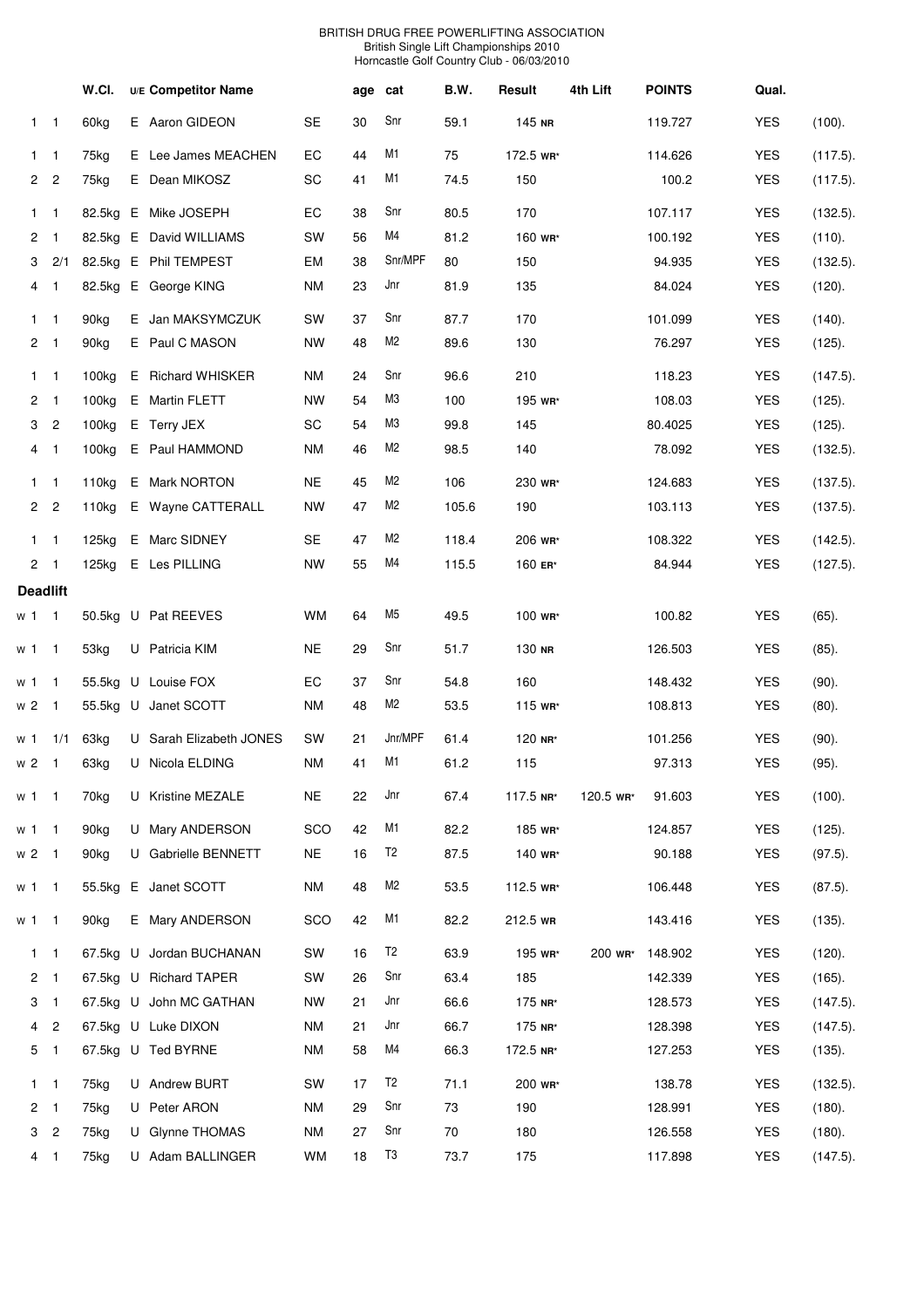| M3<br><b>YES</b><br>82.5kg<br>U Charles P BUCHANAN<br>SW<br>53<br>82.5<br>280<br>173.404<br>(165).<br>$\mathbf{1}$<br>$\overline{\phantom{1}}$<br>M1<br><b>YES</b><br>$\overline{c}$<br>U Russell BAIN<br>NW<br>41<br>81.5<br>242.5<br>(182.5).<br>$\overline{1}$<br>82.5kg<br>151.466<br>Snr<br><b>YES</b><br>82.5kg<br>U Alex TOSH<br>WM<br>27<br>80.9<br>230<br>3<br>$\overline{1}$<br>144.417<br>(192.5).<br>Snr<br>220<br><b>YES</b><br>$\overline{c}$<br>Luke DU-CASSE<br>SE<br>30<br>81.6<br>137.302<br>(192.5).<br>4<br>82.5kg<br>U<br>M1<br>5<br>$\overline{c}$<br>U David LOEBELL<br><b>SE</b><br>42<br>82.5<br>210<br><b>YES</b><br>82.5kg<br>130.053<br>(182.5).<br>Snr<br>3<br>U Daniel SAUNDERS<br>ΝM<br>24<br>82.5<br>200<br>123.86<br><b>YES</b><br>6<br>82.5kg<br>(192.5).<br>M7<br>82.5<br><b>YES</b><br>82.5kg<br>Mike A DAVIES<br>ΝM<br>71<br>130 NR*<br>80.509<br>(122.5).<br>7 1<br>U<br>M9<br>U Gren ELMORE<br>WM<br>83<br>79.6<br><b>YES</b><br>81<br>82.5kg<br>116 WR*<br>73.048<br>(100).<br>Snr/MPF<br><b>YES</b><br>90 <sub>kg</sub><br><b>Colin HARRISON</b><br><b>NW</b><br>34<br>88.3<br>285<br>168.777<br>(205).<br>1/1<br>$\mathbf{1}$<br>U<br>Snr<br>$\overline{c}$<br>89.9<br>270<br><b>YES</b><br>$\overline{2}$<br>90 <sub>kg</sub><br>U Henry TOSH<br>WM<br>30<br>158.139<br>(205).<br>Snr/MPF<br>3/2<br>Jon MOORE<br>NE<br>27<br>88.5<br>250<br>147.85<br><b>YES</b><br>3<br>90 <sub>kg</sub><br>(205).<br>U<br>Snr/MPF<br>SW<br><b>YES</b><br>4/3<br>90 <sub>kg</sub><br>Robert COOPER<br>28<br>88.8<br>240<br>141.624<br>(205).<br>4<br>U<br>Snr<br>5<br>5<br>Daniel GEACH<br>SW<br>24<br>87<br>232.5<br><b>YES</b><br>(205).<br>90 <sub>kg</sub><br>U<br>138.989<br>T3<br>227.5<br><b>Matthew INCHLEY</b><br>ΝM<br>19<br>83<br><b>YES</b><br>6<br>90kg<br>140.299<br>$(167.5)$ .<br>$\overline{1}$<br>U<br>Snr<br><b>WM</b><br>32<br>88.3<br>227.5<br><b>YES</b><br>7 6<br>Jamie WEBSTER<br>134.726<br>(205).<br>90kg<br>U<br>T2<br>Dominic REDBOURN<br>WM<br>17<br>86<br>225 NR*<br><b>YES</b><br>8<br>$\overline{1}$<br>90 <sub>kg</sub><br>230.5 WR*<br>135.495<br>(150).<br>U<br>M1<br>Nick KIRKWOOD<br>NE<br>40<br>87.5<br>210<br>125.076<br><b>YES</b><br>(195).<br>9<br>$\overline{1}$<br>90kg<br>U<br>T3<br>87.9<br>10 <sub>2</sub><br>Joe BALLINGER<br>WM<br>19<br>210<br>124.719<br><b>YES</b><br>90 <sub>kg</sub><br>U<br>$(167.5)$ .<br>Snr<br>$11 \t 7$<br>John FOY<br>NW<br>30<br>88.4<br>195<br>115.401<br>NO.<br>90kg<br>(205).<br>U<br>M7<br>90<br>12 <sub>1</sub><br>U Eddie BENNETT<br>NE<br>72<br>170<br><b>YES</b><br>90kg<br>99.501<br>(130).<br>M2<br>U Richard SCOTT<br>ΝM<br>47<br>82.7<br>160<br>98.928<br><b>NO</b><br>13 1<br>90 <sub>kg</sub><br>(185).<br>MЗ<br>SC<br>54<br>99.8<br>285 wR*<br><b>YES</b><br>100kg<br>158.033<br>(185).<br>$1 \quad 1$<br>U Terry JEX<br>Jnr<br>SC<br>93.2<br><b>YES</b><br>2 <sub>1</sub><br>100 <sub>kg</sub><br><b>Brett LE CRAS</b><br>21<br>275 wr*<br>(192.5).<br>U<br>157.768<br>Snr<br>100kg<br>James COX<br>SW<br>37<br>96.1<br>260<br>146.77<br><b>YES</b><br>(215).<br>3<br>$\overline{1}$<br>U<br>Snr<br>100kg<br>U Paul VAN DANZIG<br>EM<br>38<br>99.4<br>250<br><b>YES</b><br>(215).<br>4 2<br>138.875<br>M1<br>5<br>U Philippe M CRISP<br>SE<br>96.9<br>215<br><b>YES</b><br>$\overline{1}$<br>100 <sub>kg</sub><br>40<br>120.873<br>(205).<br>M6<br><b>NW</b><br><b>YES</b><br>100kg<br>U Andy DAVIES<br>65<br>92.6<br>210<br>120.918<br>(150).<br>6<br>$\overline{1}$<br>M <sub>3</sub><br><b>NW</b><br>54<br><b>YES</b><br>7 <sup>2</sup><br>100kg<br>U Martin FLETT<br>100<br>187.5<br>103.875<br>(185).<br>M4<br>110<br><b>YES</b><br>110kg<br>U Mike LEADBETTER<br><b>NW</b><br>58<br>272.5 WR*<br>146.196<br>(182.5).<br>$1 \quad 1$<br>M1<br><b>YES</b><br>2 <sub>1</sub><br>110 <sub>kg</sub><br>U Simon GARDENER<br><b>NW</b><br>44<br>101.7<br>240<br>132.048<br>(212.5).<br>M2<br>U Pete GASKIN<br>SCO<br>230<br>YES<br>3 1<br>110kg<br>47<br>105.9<br>124.706<br>$(202.5)$ .<br>Snr<br>110kg<br>U Paul JAMES<br>SW<br>28<br>103.6<br>222.5<br>YES<br>121.552<br>(222.5).<br>4 1<br>M2/MPF<br>U Phil LAING<br>302.5<br><b>YES</b><br>(210).<br>125kg<br><b>NM</b><br>124.5<br>157.814<br>$1 \t1/1$<br>46<br>M2<br><b>YES</b><br>2 <sub>2</sub><br>125kg<br>U Steve STANISLAUS<br>SE<br>115.4<br>285<br>151.335<br>(210).<br>46<br>M4<br><b>YES</b><br>125kg<br>U Les PILLING<br>55<br>115.5<br>250<br>(190).<br>3 <sub>1</sub><br><b>NW</b><br>132.725<br>Snr<br>U lan MC ARDLE<br>SE<br>27<br>250<br><b>YES</b><br>125kg<br>119.2<br>131.925<br>(232.5).<br>4 1<br>T1<br>+145kg U Graham MELLOR<br>15<br>180 WR*<br>87.624<br><b>YES</b><br>(165).<br>$1 \quad 1$<br>ΝM<br>156.2<br>M6<br>67.5kg E Roger J LITTLE<br>66.8<br>140 wR*<br>102.578<br><b>YES</b><br>(122.5).<br>$1 \quad 1$<br>ΝM<br>67<br>M4<br>67.5kg E Ted BYRNE<br>NM<br>58<br>66.3<br>NO<br>(142.5).<br>$\hspace{0.05cm} \ldots$<br>---<br>$\cdots$<br>Snr<br>82<br><b>YES</b><br>(202.5).<br>$1 \quad 1$<br>82.5kg E Chris MORGAN<br><b>SE</b><br>260<br>161.694<br>36<br>M1<br><b>YES</b><br>82.5kg E Russell BAIN<br><b>NW</b><br>81.5<br>235<br>146.781<br>(192.5).<br>$2 \quad 1$<br>41<br>Jnr<br>82.5kg E Alex SMITH<br>3 1 |  | W.CI. | U/E Competitor Name |    | age | cat | B.W. | Result | 4th Lift | <b>POINTS</b> | Qual.      |          |
|-----------------------------------------------------------------------------------------------------------------------------------------------------------------------------------------------------------------------------------------------------------------------------------------------------------------------------------------------------------------------------------------------------------------------------------------------------------------------------------------------------------------------------------------------------------------------------------------------------------------------------------------------------------------------------------------------------------------------------------------------------------------------------------------------------------------------------------------------------------------------------------------------------------------------------------------------------------------------------------------------------------------------------------------------------------------------------------------------------------------------------------------------------------------------------------------------------------------------------------------------------------------------------------------------------------------------------------------------------------------------------------------------------------------------------------------------------------------------------------------------------------------------------------------------------------------------------------------------------------------------------------------------------------------------------------------------------------------------------------------------------------------------------------------------------------------------------------------------------------------------------------------------------------------------------------------------------------------------------------------------------------------------------------------------------------------------------------------------------------------------------------------------------------------------------------------------------------------------------------------------------------------------------------------------------------------------------------------------------------------------------------------------------------------------------------------------------------------------------------------------------------------------------------------------------------------------------------------------------------------------------------------------------------------------------------------------------------------------------------------------------------------------------------------------------------------------------------------------------------------------------------------------------------------------------------------------------------------------------------------------------------------------------------------------------------------------------------------------------------------------------------------------------------------------------------------------------------------------------------------------------------------------------------------------------------------------------------------------------------------------------------------------------------------------------------------------------------------------------------------------------------------------------------------------------------------------------------------------------------------------------------------------------------------------------------------------------------------------------------------------------------------------------------------------------------------------------------------------------------------------------------------------------------------------------------------------------------------------------------------------------------------------------------------------------------------------------------------------------------------------------------------------------------------------------------------------------------------------------------------------------------------------------------------------------------------------------------------------------------------------------------------------------------------------------------------------------------------------------------------------------------------------------------------------------------------------------------------------------------------------------------------------------------------------------------------------------------------------------------------------------------------------------------------------------------------------------------------------------------------------------------------------------------------------------------------------------------------------------------------------------------------------------------------------------------------------------------------------------------------------------------------------------------------------------------------------------------------------------------------|--|-------|---------------------|----|-----|-----|------|--------|----------|---------------|------------|----------|
|                                                                                                                                                                                                                                                                                                                                                                                                                                                                                                                                                                                                                                                                                                                                                                                                                                                                                                                                                                                                                                                                                                                                                                                                                                                                                                                                                                                                                                                                                                                                                                                                                                                                                                                                                                                                                                                                                                                                                                                                                                                                                                                                                                                                                                                                                                                                                                                                                                                                                                                                                                                                                                                                                                                                                                                                                                                                                                                                                                                                                                                                                                                                                                                                                                                                                                                                                                                                                                                                                                                                                                                                                                                                                                                                                                                                                                                                                                                                                                                                                                                                                                                                                                                                                                                                                                                                                                                                                                                                                                                                                                                                                                                                                                                                                                                                                                                                                                                                                                                                                                                                                                                                                                                                                                         |  |       |                     |    |     |     |      |        |          |               |            |          |
|                                                                                                                                                                                                                                                                                                                                                                                                                                                                                                                                                                                                                                                                                                                                                                                                                                                                                                                                                                                                                                                                                                                                                                                                                                                                                                                                                                                                                                                                                                                                                                                                                                                                                                                                                                                                                                                                                                                                                                                                                                                                                                                                                                                                                                                                                                                                                                                                                                                                                                                                                                                                                                                                                                                                                                                                                                                                                                                                                                                                                                                                                                                                                                                                                                                                                                                                                                                                                                                                                                                                                                                                                                                                                                                                                                                                                                                                                                                                                                                                                                                                                                                                                                                                                                                                                                                                                                                                                                                                                                                                                                                                                                                                                                                                                                                                                                                                                                                                                                                                                                                                                                                                                                                                                                         |  |       |                     |    |     |     |      |        |          |               |            |          |
|                                                                                                                                                                                                                                                                                                                                                                                                                                                                                                                                                                                                                                                                                                                                                                                                                                                                                                                                                                                                                                                                                                                                                                                                                                                                                                                                                                                                                                                                                                                                                                                                                                                                                                                                                                                                                                                                                                                                                                                                                                                                                                                                                                                                                                                                                                                                                                                                                                                                                                                                                                                                                                                                                                                                                                                                                                                                                                                                                                                                                                                                                                                                                                                                                                                                                                                                                                                                                                                                                                                                                                                                                                                                                                                                                                                                                                                                                                                                                                                                                                                                                                                                                                                                                                                                                                                                                                                                                                                                                                                                                                                                                                                                                                                                                                                                                                                                                                                                                                                                                                                                                                                                                                                                                                         |  |       |                     |    |     |     |      |        |          |               |            |          |
|                                                                                                                                                                                                                                                                                                                                                                                                                                                                                                                                                                                                                                                                                                                                                                                                                                                                                                                                                                                                                                                                                                                                                                                                                                                                                                                                                                                                                                                                                                                                                                                                                                                                                                                                                                                                                                                                                                                                                                                                                                                                                                                                                                                                                                                                                                                                                                                                                                                                                                                                                                                                                                                                                                                                                                                                                                                                                                                                                                                                                                                                                                                                                                                                                                                                                                                                                                                                                                                                                                                                                                                                                                                                                                                                                                                                                                                                                                                                                                                                                                                                                                                                                                                                                                                                                                                                                                                                                                                                                                                                                                                                                                                                                                                                                                                                                                                                                                                                                                                                                                                                                                                                                                                                                                         |  |       |                     |    |     |     |      |        |          |               |            |          |
|                                                                                                                                                                                                                                                                                                                                                                                                                                                                                                                                                                                                                                                                                                                                                                                                                                                                                                                                                                                                                                                                                                                                                                                                                                                                                                                                                                                                                                                                                                                                                                                                                                                                                                                                                                                                                                                                                                                                                                                                                                                                                                                                                                                                                                                                                                                                                                                                                                                                                                                                                                                                                                                                                                                                                                                                                                                                                                                                                                                                                                                                                                                                                                                                                                                                                                                                                                                                                                                                                                                                                                                                                                                                                                                                                                                                                                                                                                                                                                                                                                                                                                                                                                                                                                                                                                                                                                                                                                                                                                                                                                                                                                                                                                                                                                                                                                                                                                                                                                                                                                                                                                                                                                                                                                         |  |       |                     |    |     |     |      |        |          |               |            |          |
|                                                                                                                                                                                                                                                                                                                                                                                                                                                                                                                                                                                                                                                                                                                                                                                                                                                                                                                                                                                                                                                                                                                                                                                                                                                                                                                                                                                                                                                                                                                                                                                                                                                                                                                                                                                                                                                                                                                                                                                                                                                                                                                                                                                                                                                                                                                                                                                                                                                                                                                                                                                                                                                                                                                                                                                                                                                                                                                                                                                                                                                                                                                                                                                                                                                                                                                                                                                                                                                                                                                                                                                                                                                                                                                                                                                                                                                                                                                                                                                                                                                                                                                                                                                                                                                                                                                                                                                                                                                                                                                                                                                                                                                                                                                                                                                                                                                                                                                                                                                                                                                                                                                                                                                                                                         |  |       |                     |    |     |     |      |        |          |               |            |          |
|                                                                                                                                                                                                                                                                                                                                                                                                                                                                                                                                                                                                                                                                                                                                                                                                                                                                                                                                                                                                                                                                                                                                                                                                                                                                                                                                                                                                                                                                                                                                                                                                                                                                                                                                                                                                                                                                                                                                                                                                                                                                                                                                                                                                                                                                                                                                                                                                                                                                                                                                                                                                                                                                                                                                                                                                                                                                                                                                                                                                                                                                                                                                                                                                                                                                                                                                                                                                                                                                                                                                                                                                                                                                                                                                                                                                                                                                                                                                                                                                                                                                                                                                                                                                                                                                                                                                                                                                                                                                                                                                                                                                                                                                                                                                                                                                                                                                                                                                                                                                                                                                                                                                                                                                                                         |  |       |                     |    |     |     |      |        |          |               |            |          |
|                                                                                                                                                                                                                                                                                                                                                                                                                                                                                                                                                                                                                                                                                                                                                                                                                                                                                                                                                                                                                                                                                                                                                                                                                                                                                                                                                                                                                                                                                                                                                                                                                                                                                                                                                                                                                                                                                                                                                                                                                                                                                                                                                                                                                                                                                                                                                                                                                                                                                                                                                                                                                                                                                                                                                                                                                                                                                                                                                                                                                                                                                                                                                                                                                                                                                                                                                                                                                                                                                                                                                                                                                                                                                                                                                                                                                                                                                                                                                                                                                                                                                                                                                                                                                                                                                                                                                                                                                                                                                                                                                                                                                                                                                                                                                                                                                                                                                                                                                                                                                                                                                                                                                                                                                                         |  |       |                     |    |     |     |      |        |          |               |            |          |
|                                                                                                                                                                                                                                                                                                                                                                                                                                                                                                                                                                                                                                                                                                                                                                                                                                                                                                                                                                                                                                                                                                                                                                                                                                                                                                                                                                                                                                                                                                                                                                                                                                                                                                                                                                                                                                                                                                                                                                                                                                                                                                                                                                                                                                                                                                                                                                                                                                                                                                                                                                                                                                                                                                                                                                                                                                                                                                                                                                                                                                                                                                                                                                                                                                                                                                                                                                                                                                                                                                                                                                                                                                                                                                                                                                                                                                                                                                                                                                                                                                                                                                                                                                                                                                                                                                                                                                                                                                                                                                                                                                                                                                                                                                                                                                                                                                                                                                                                                                                                                                                                                                                                                                                                                                         |  |       |                     |    |     |     |      |        |          |               |            |          |
|                                                                                                                                                                                                                                                                                                                                                                                                                                                                                                                                                                                                                                                                                                                                                                                                                                                                                                                                                                                                                                                                                                                                                                                                                                                                                                                                                                                                                                                                                                                                                                                                                                                                                                                                                                                                                                                                                                                                                                                                                                                                                                                                                                                                                                                                                                                                                                                                                                                                                                                                                                                                                                                                                                                                                                                                                                                                                                                                                                                                                                                                                                                                                                                                                                                                                                                                                                                                                                                                                                                                                                                                                                                                                                                                                                                                                                                                                                                                                                                                                                                                                                                                                                                                                                                                                                                                                                                                                                                                                                                                                                                                                                                                                                                                                                                                                                                                                                                                                                                                                                                                                                                                                                                                                                         |  |       |                     |    |     |     |      |        |          |               |            |          |
|                                                                                                                                                                                                                                                                                                                                                                                                                                                                                                                                                                                                                                                                                                                                                                                                                                                                                                                                                                                                                                                                                                                                                                                                                                                                                                                                                                                                                                                                                                                                                                                                                                                                                                                                                                                                                                                                                                                                                                                                                                                                                                                                                                                                                                                                                                                                                                                                                                                                                                                                                                                                                                                                                                                                                                                                                                                                                                                                                                                                                                                                                                                                                                                                                                                                                                                                                                                                                                                                                                                                                                                                                                                                                                                                                                                                                                                                                                                                                                                                                                                                                                                                                                                                                                                                                                                                                                                                                                                                                                                                                                                                                                                                                                                                                                                                                                                                                                                                                                                                                                                                                                                                                                                                                                         |  |       |                     |    |     |     |      |        |          |               |            |          |
|                                                                                                                                                                                                                                                                                                                                                                                                                                                                                                                                                                                                                                                                                                                                                                                                                                                                                                                                                                                                                                                                                                                                                                                                                                                                                                                                                                                                                                                                                                                                                                                                                                                                                                                                                                                                                                                                                                                                                                                                                                                                                                                                                                                                                                                                                                                                                                                                                                                                                                                                                                                                                                                                                                                                                                                                                                                                                                                                                                                                                                                                                                                                                                                                                                                                                                                                                                                                                                                                                                                                                                                                                                                                                                                                                                                                                                                                                                                                                                                                                                                                                                                                                                                                                                                                                                                                                                                                                                                                                                                                                                                                                                                                                                                                                                                                                                                                                                                                                                                                                                                                                                                                                                                                                                         |  |       |                     |    |     |     |      |        |          |               |            |          |
|                                                                                                                                                                                                                                                                                                                                                                                                                                                                                                                                                                                                                                                                                                                                                                                                                                                                                                                                                                                                                                                                                                                                                                                                                                                                                                                                                                                                                                                                                                                                                                                                                                                                                                                                                                                                                                                                                                                                                                                                                                                                                                                                                                                                                                                                                                                                                                                                                                                                                                                                                                                                                                                                                                                                                                                                                                                                                                                                                                                                                                                                                                                                                                                                                                                                                                                                                                                                                                                                                                                                                                                                                                                                                                                                                                                                                                                                                                                                                                                                                                                                                                                                                                                                                                                                                                                                                                                                                                                                                                                                                                                                                                                                                                                                                                                                                                                                                                                                                                                                                                                                                                                                                                                                                                         |  |       |                     |    |     |     |      |        |          |               |            |          |
|                                                                                                                                                                                                                                                                                                                                                                                                                                                                                                                                                                                                                                                                                                                                                                                                                                                                                                                                                                                                                                                                                                                                                                                                                                                                                                                                                                                                                                                                                                                                                                                                                                                                                                                                                                                                                                                                                                                                                                                                                                                                                                                                                                                                                                                                                                                                                                                                                                                                                                                                                                                                                                                                                                                                                                                                                                                                                                                                                                                                                                                                                                                                                                                                                                                                                                                                                                                                                                                                                                                                                                                                                                                                                                                                                                                                                                                                                                                                                                                                                                                                                                                                                                                                                                                                                                                                                                                                                                                                                                                                                                                                                                                                                                                                                                                                                                                                                                                                                                                                                                                                                                                                                                                                                                         |  |       |                     |    |     |     |      |        |          |               |            |          |
|                                                                                                                                                                                                                                                                                                                                                                                                                                                                                                                                                                                                                                                                                                                                                                                                                                                                                                                                                                                                                                                                                                                                                                                                                                                                                                                                                                                                                                                                                                                                                                                                                                                                                                                                                                                                                                                                                                                                                                                                                                                                                                                                                                                                                                                                                                                                                                                                                                                                                                                                                                                                                                                                                                                                                                                                                                                                                                                                                                                                                                                                                                                                                                                                                                                                                                                                                                                                                                                                                                                                                                                                                                                                                                                                                                                                                                                                                                                                                                                                                                                                                                                                                                                                                                                                                                                                                                                                                                                                                                                                                                                                                                                                                                                                                                                                                                                                                                                                                                                                                                                                                                                                                                                                                                         |  |       |                     |    |     |     |      |        |          |               |            |          |
|                                                                                                                                                                                                                                                                                                                                                                                                                                                                                                                                                                                                                                                                                                                                                                                                                                                                                                                                                                                                                                                                                                                                                                                                                                                                                                                                                                                                                                                                                                                                                                                                                                                                                                                                                                                                                                                                                                                                                                                                                                                                                                                                                                                                                                                                                                                                                                                                                                                                                                                                                                                                                                                                                                                                                                                                                                                                                                                                                                                                                                                                                                                                                                                                                                                                                                                                                                                                                                                                                                                                                                                                                                                                                                                                                                                                                                                                                                                                                                                                                                                                                                                                                                                                                                                                                                                                                                                                                                                                                                                                                                                                                                                                                                                                                                                                                                                                                                                                                                                                                                                                                                                                                                                                                                         |  |       |                     |    |     |     |      |        |          |               |            |          |
|                                                                                                                                                                                                                                                                                                                                                                                                                                                                                                                                                                                                                                                                                                                                                                                                                                                                                                                                                                                                                                                                                                                                                                                                                                                                                                                                                                                                                                                                                                                                                                                                                                                                                                                                                                                                                                                                                                                                                                                                                                                                                                                                                                                                                                                                                                                                                                                                                                                                                                                                                                                                                                                                                                                                                                                                                                                                                                                                                                                                                                                                                                                                                                                                                                                                                                                                                                                                                                                                                                                                                                                                                                                                                                                                                                                                                                                                                                                                                                                                                                                                                                                                                                                                                                                                                                                                                                                                                                                                                                                                                                                                                                                                                                                                                                                                                                                                                                                                                                                                                                                                                                                                                                                                                                         |  |       |                     |    |     |     |      |        |          |               |            |          |
|                                                                                                                                                                                                                                                                                                                                                                                                                                                                                                                                                                                                                                                                                                                                                                                                                                                                                                                                                                                                                                                                                                                                                                                                                                                                                                                                                                                                                                                                                                                                                                                                                                                                                                                                                                                                                                                                                                                                                                                                                                                                                                                                                                                                                                                                                                                                                                                                                                                                                                                                                                                                                                                                                                                                                                                                                                                                                                                                                                                                                                                                                                                                                                                                                                                                                                                                                                                                                                                                                                                                                                                                                                                                                                                                                                                                                                                                                                                                                                                                                                                                                                                                                                                                                                                                                                                                                                                                                                                                                                                                                                                                                                                                                                                                                                                                                                                                                                                                                                                                                                                                                                                                                                                                                                         |  |       |                     |    |     |     |      |        |          |               |            |          |
|                                                                                                                                                                                                                                                                                                                                                                                                                                                                                                                                                                                                                                                                                                                                                                                                                                                                                                                                                                                                                                                                                                                                                                                                                                                                                                                                                                                                                                                                                                                                                                                                                                                                                                                                                                                                                                                                                                                                                                                                                                                                                                                                                                                                                                                                                                                                                                                                                                                                                                                                                                                                                                                                                                                                                                                                                                                                                                                                                                                                                                                                                                                                                                                                                                                                                                                                                                                                                                                                                                                                                                                                                                                                                                                                                                                                                                                                                                                                                                                                                                                                                                                                                                                                                                                                                                                                                                                                                                                                                                                                                                                                                                                                                                                                                                                                                                                                                                                                                                                                                                                                                                                                                                                                                                         |  |       |                     |    |     |     |      |        |          |               |            |          |
|                                                                                                                                                                                                                                                                                                                                                                                                                                                                                                                                                                                                                                                                                                                                                                                                                                                                                                                                                                                                                                                                                                                                                                                                                                                                                                                                                                                                                                                                                                                                                                                                                                                                                                                                                                                                                                                                                                                                                                                                                                                                                                                                                                                                                                                                                                                                                                                                                                                                                                                                                                                                                                                                                                                                                                                                                                                                                                                                                                                                                                                                                                                                                                                                                                                                                                                                                                                                                                                                                                                                                                                                                                                                                                                                                                                                                                                                                                                                                                                                                                                                                                                                                                                                                                                                                                                                                                                                                                                                                                                                                                                                                                                                                                                                                                                                                                                                                                                                                                                                                                                                                                                                                                                                                                         |  |       |                     |    |     |     |      |        |          |               |            |          |
|                                                                                                                                                                                                                                                                                                                                                                                                                                                                                                                                                                                                                                                                                                                                                                                                                                                                                                                                                                                                                                                                                                                                                                                                                                                                                                                                                                                                                                                                                                                                                                                                                                                                                                                                                                                                                                                                                                                                                                                                                                                                                                                                                                                                                                                                                                                                                                                                                                                                                                                                                                                                                                                                                                                                                                                                                                                                                                                                                                                                                                                                                                                                                                                                                                                                                                                                                                                                                                                                                                                                                                                                                                                                                                                                                                                                                                                                                                                                                                                                                                                                                                                                                                                                                                                                                                                                                                                                                                                                                                                                                                                                                                                                                                                                                                                                                                                                                                                                                                                                                                                                                                                                                                                                                                         |  |       |                     |    |     |     |      |        |          |               |            |          |
|                                                                                                                                                                                                                                                                                                                                                                                                                                                                                                                                                                                                                                                                                                                                                                                                                                                                                                                                                                                                                                                                                                                                                                                                                                                                                                                                                                                                                                                                                                                                                                                                                                                                                                                                                                                                                                                                                                                                                                                                                                                                                                                                                                                                                                                                                                                                                                                                                                                                                                                                                                                                                                                                                                                                                                                                                                                                                                                                                                                                                                                                                                                                                                                                                                                                                                                                                                                                                                                                                                                                                                                                                                                                                                                                                                                                                                                                                                                                                                                                                                                                                                                                                                                                                                                                                                                                                                                                                                                                                                                                                                                                                                                                                                                                                                                                                                                                                                                                                                                                                                                                                                                                                                                                                                         |  |       |                     |    |     |     |      |        |          |               |            |          |
|                                                                                                                                                                                                                                                                                                                                                                                                                                                                                                                                                                                                                                                                                                                                                                                                                                                                                                                                                                                                                                                                                                                                                                                                                                                                                                                                                                                                                                                                                                                                                                                                                                                                                                                                                                                                                                                                                                                                                                                                                                                                                                                                                                                                                                                                                                                                                                                                                                                                                                                                                                                                                                                                                                                                                                                                                                                                                                                                                                                                                                                                                                                                                                                                                                                                                                                                                                                                                                                                                                                                                                                                                                                                                                                                                                                                                                                                                                                                                                                                                                                                                                                                                                                                                                                                                                                                                                                                                                                                                                                                                                                                                                                                                                                                                                                                                                                                                                                                                                                                                                                                                                                                                                                                                                         |  |       |                     |    |     |     |      |        |          |               |            |          |
|                                                                                                                                                                                                                                                                                                                                                                                                                                                                                                                                                                                                                                                                                                                                                                                                                                                                                                                                                                                                                                                                                                                                                                                                                                                                                                                                                                                                                                                                                                                                                                                                                                                                                                                                                                                                                                                                                                                                                                                                                                                                                                                                                                                                                                                                                                                                                                                                                                                                                                                                                                                                                                                                                                                                                                                                                                                                                                                                                                                                                                                                                                                                                                                                                                                                                                                                                                                                                                                                                                                                                                                                                                                                                                                                                                                                                                                                                                                                                                                                                                                                                                                                                                                                                                                                                                                                                                                                                                                                                                                                                                                                                                                                                                                                                                                                                                                                                                                                                                                                                                                                                                                                                                                                                                         |  |       |                     |    |     |     |      |        |          |               |            |          |
|                                                                                                                                                                                                                                                                                                                                                                                                                                                                                                                                                                                                                                                                                                                                                                                                                                                                                                                                                                                                                                                                                                                                                                                                                                                                                                                                                                                                                                                                                                                                                                                                                                                                                                                                                                                                                                                                                                                                                                                                                                                                                                                                                                                                                                                                                                                                                                                                                                                                                                                                                                                                                                                                                                                                                                                                                                                                                                                                                                                                                                                                                                                                                                                                                                                                                                                                                                                                                                                                                                                                                                                                                                                                                                                                                                                                                                                                                                                                                                                                                                                                                                                                                                                                                                                                                                                                                                                                                                                                                                                                                                                                                                                                                                                                                                                                                                                                                                                                                                                                                                                                                                                                                                                                                                         |  |       |                     |    |     |     |      |        |          |               |            |          |
|                                                                                                                                                                                                                                                                                                                                                                                                                                                                                                                                                                                                                                                                                                                                                                                                                                                                                                                                                                                                                                                                                                                                                                                                                                                                                                                                                                                                                                                                                                                                                                                                                                                                                                                                                                                                                                                                                                                                                                                                                                                                                                                                                                                                                                                                                                                                                                                                                                                                                                                                                                                                                                                                                                                                                                                                                                                                                                                                                                                                                                                                                                                                                                                                                                                                                                                                                                                                                                                                                                                                                                                                                                                                                                                                                                                                                                                                                                                                                                                                                                                                                                                                                                                                                                                                                                                                                                                                                                                                                                                                                                                                                                                                                                                                                                                                                                                                                                                                                                                                                                                                                                                                                                                                                                         |  |       |                     |    |     |     |      |        |          |               |            |          |
|                                                                                                                                                                                                                                                                                                                                                                                                                                                                                                                                                                                                                                                                                                                                                                                                                                                                                                                                                                                                                                                                                                                                                                                                                                                                                                                                                                                                                                                                                                                                                                                                                                                                                                                                                                                                                                                                                                                                                                                                                                                                                                                                                                                                                                                                                                                                                                                                                                                                                                                                                                                                                                                                                                                                                                                                                                                                                                                                                                                                                                                                                                                                                                                                                                                                                                                                                                                                                                                                                                                                                                                                                                                                                                                                                                                                                                                                                                                                                                                                                                                                                                                                                                                                                                                                                                                                                                                                                                                                                                                                                                                                                                                                                                                                                                                                                                                                                                                                                                                                                                                                                                                                                                                                                                         |  |       |                     |    |     |     |      |        |          |               |            |          |
|                                                                                                                                                                                                                                                                                                                                                                                                                                                                                                                                                                                                                                                                                                                                                                                                                                                                                                                                                                                                                                                                                                                                                                                                                                                                                                                                                                                                                                                                                                                                                                                                                                                                                                                                                                                                                                                                                                                                                                                                                                                                                                                                                                                                                                                                                                                                                                                                                                                                                                                                                                                                                                                                                                                                                                                                                                                                                                                                                                                                                                                                                                                                                                                                                                                                                                                                                                                                                                                                                                                                                                                                                                                                                                                                                                                                                                                                                                                                                                                                                                                                                                                                                                                                                                                                                                                                                                                                                                                                                                                                                                                                                                                                                                                                                                                                                                                                                                                                                                                                                                                                                                                                                                                                                                         |  |       |                     |    |     |     |      |        |          |               |            |          |
|                                                                                                                                                                                                                                                                                                                                                                                                                                                                                                                                                                                                                                                                                                                                                                                                                                                                                                                                                                                                                                                                                                                                                                                                                                                                                                                                                                                                                                                                                                                                                                                                                                                                                                                                                                                                                                                                                                                                                                                                                                                                                                                                                                                                                                                                                                                                                                                                                                                                                                                                                                                                                                                                                                                                                                                                                                                                                                                                                                                                                                                                                                                                                                                                                                                                                                                                                                                                                                                                                                                                                                                                                                                                                                                                                                                                                                                                                                                                                                                                                                                                                                                                                                                                                                                                                                                                                                                                                                                                                                                                                                                                                                                                                                                                                                                                                                                                                                                                                                                                                                                                                                                                                                                                                                         |  |       |                     |    |     |     |      |        |          |               |            |          |
|                                                                                                                                                                                                                                                                                                                                                                                                                                                                                                                                                                                                                                                                                                                                                                                                                                                                                                                                                                                                                                                                                                                                                                                                                                                                                                                                                                                                                                                                                                                                                                                                                                                                                                                                                                                                                                                                                                                                                                                                                                                                                                                                                                                                                                                                                                                                                                                                                                                                                                                                                                                                                                                                                                                                                                                                                                                                                                                                                                                                                                                                                                                                                                                                                                                                                                                                                                                                                                                                                                                                                                                                                                                                                                                                                                                                                                                                                                                                                                                                                                                                                                                                                                                                                                                                                                                                                                                                                                                                                                                                                                                                                                                                                                                                                                                                                                                                                                                                                                                                                                                                                                                                                                                                                                         |  |       |                     |    |     |     |      |        |          |               |            |          |
|                                                                                                                                                                                                                                                                                                                                                                                                                                                                                                                                                                                                                                                                                                                                                                                                                                                                                                                                                                                                                                                                                                                                                                                                                                                                                                                                                                                                                                                                                                                                                                                                                                                                                                                                                                                                                                                                                                                                                                                                                                                                                                                                                                                                                                                                                                                                                                                                                                                                                                                                                                                                                                                                                                                                                                                                                                                                                                                                                                                                                                                                                                                                                                                                                                                                                                                                                                                                                                                                                                                                                                                                                                                                                                                                                                                                                                                                                                                                                                                                                                                                                                                                                                                                                                                                                                                                                                                                                                                                                                                                                                                                                                                                                                                                                                                                                                                                                                                                                                                                                                                                                                                                                                                                                                         |  |       |                     |    |     |     |      |        |          |               |            |          |
|                                                                                                                                                                                                                                                                                                                                                                                                                                                                                                                                                                                                                                                                                                                                                                                                                                                                                                                                                                                                                                                                                                                                                                                                                                                                                                                                                                                                                                                                                                                                                                                                                                                                                                                                                                                                                                                                                                                                                                                                                                                                                                                                                                                                                                                                                                                                                                                                                                                                                                                                                                                                                                                                                                                                                                                                                                                                                                                                                                                                                                                                                                                                                                                                                                                                                                                                                                                                                                                                                                                                                                                                                                                                                                                                                                                                                                                                                                                                                                                                                                                                                                                                                                                                                                                                                                                                                                                                                                                                                                                                                                                                                                                                                                                                                                                                                                                                                                                                                                                                                                                                                                                                                                                                                                         |  |       |                     |    |     |     |      |        |          |               |            |          |
|                                                                                                                                                                                                                                                                                                                                                                                                                                                                                                                                                                                                                                                                                                                                                                                                                                                                                                                                                                                                                                                                                                                                                                                                                                                                                                                                                                                                                                                                                                                                                                                                                                                                                                                                                                                                                                                                                                                                                                                                                                                                                                                                                                                                                                                                                                                                                                                                                                                                                                                                                                                                                                                                                                                                                                                                                                                                                                                                                                                                                                                                                                                                                                                                                                                                                                                                                                                                                                                                                                                                                                                                                                                                                                                                                                                                                                                                                                                                                                                                                                                                                                                                                                                                                                                                                                                                                                                                                                                                                                                                                                                                                                                                                                                                                                                                                                                                                                                                                                                                                                                                                                                                                                                                                                         |  |       |                     |    |     |     |      |        |          |               |            |          |
|                                                                                                                                                                                                                                                                                                                                                                                                                                                                                                                                                                                                                                                                                                                                                                                                                                                                                                                                                                                                                                                                                                                                                                                                                                                                                                                                                                                                                                                                                                                                                                                                                                                                                                                                                                                                                                                                                                                                                                                                                                                                                                                                                                                                                                                                                                                                                                                                                                                                                                                                                                                                                                                                                                                                                                                                                                                                                                                                                                                                                                                                                                                                                                                                                                                                                                                                                                                                                                                                                                                                                                                                                                                                                                                                                                                                                                                                                                                                                                                                                                                                                                                                                                                                                                                                                                                                                                                                                                                                                                                                                                                                                                                                                                                                                                                                                                                                                                                                                                                                                                                                                                                                                                                                                                         |  |       |                     |    |     |     |      |        |          |               |            |          |
|                                                                                                                                                                                                                                                                                                                                                                                                                                                                                                                                                                                                                                                                                                                                                                                                                                                                                                                                                                                                                                                                                                                                                                                                                                                                                                                                                                                                                                                                                                                                                                                                                                                                                                                                                                                                                                                                                                                                                                                                                                                                                                                                                                                                                                                                                                                                                                                                                                                                                                                                                                                                                                                                                                                                                                                                                                                                                                                                                                                                                                                                                                                                                                                                                                                                                                                                                                                                                                                                                                                                                                                                                                                                                                                                                                                                                                                                                                                                                                                                                                                                                                                                                                                                                                                                                                                                                                                                                                                                                                                                                                                                                                                                                                                                                                                                                                                                                                                                                                                                                                                                                                                                                                                                                                         |  |       |                     |    |     |     |      |        |          |               |            |          |
|                                                                                                                                                                                                                                                                                                                                                                                                                                                                                                                                                                                                                                                                                                                                                                                                                                                                                                                                                                                                                                                                                                                                                                                                                                                                                                                                                                                                                                                                                                                                                                                                                                                                                                                                                                                                                                                                                                                                                                                                                                                                                                                                                                                                                                                                                                                                                                                                                                                                                                                                                                                                                                                                                                                                                                                                                                                                                                                                                                                                                                                                                                                                                                                                                                                                                                                                                                                                                                                                                                                                                                                                                                                                                                                                                                                                                                                                                                                                                                                                                                                                                                                                                                                                                                                                                                                                                                                                                                                                                                                                                                                                                                                                                                                                                                                                                                                                                                                                                                                                                                                                                                                                                                                                                                         |  |       |                     |    |     |     |      |        |          |               |            |          |
|                                                                                                                                                                                                                                                                                                                                                                                                                                                                                                                                                                                                                                                                                                                                                                                                                                                                                                                                                                                                                                                                                                                                                                                                                                                                                                                                                                                                                                                                                                                                                                                                                                                                                                                                                                                                                                                                                                                                                                                                                                                                                                                                                                                                                                                                                                                                                                                                                                                                                                                                                                                                                                                                                                                                                                                                                                                                                                                                                                                                                                                                                                                                                                                                                                                                                                                                                                                                                                                                                                                                                                                                                                                                                                                                                                                                                                                                                                                                                                                                                                                                                                                                                                                                                                                                                                                                                                                                                                                                                                                                                                                                                                                                                                                                                                                                                                                                                                                                                                                                                                                                                                                                                                                                                                         |  |       |                     |    |     |     |      |        |          |               |            |          |
|                                                                                                                                                                                                                                                                                                                                                                                                                                                                                                                                                                                                                                                                                                                                                                                                                                                                                                                                                                                                                                                                                                                                                                                                                                                                                                                                                                                                                                                                                                                                                                                                                                                                                                                                                                                                                                                                                                                                                                                                                                                                                                                                                                                                                                                                                                                                                                                                                                                                                                                                                                                                                                                                                                                                                                                                                                                                                                                                                                                                                                                                                                                                                                                                                                                                                                                                                                                                                                                                                                                                                                                                                                                                                                                                                                                                                                                                                                                                                                                                                                                                                                                                                                                                                                                                                                                                                                                                                                                                                                                                                                                                                                                                                                                                                                                                                                                                                                                                                                                                                                                                                                                                                                                                                                         |  |       |                     |    |     |     |      |        |          |               |            |          |
|                                                                                                                                                                                                                                                                                                                                                                                                                                                                                                                                                                                                                                                                                                                                                                                                                                                                                                                                                                                                                                                                                                                                                                                                                                                                                                                                                                                                                                                                                                                                                                                                                                                                                                                                                                                                                                                                                                                                                                                                                                                                                                                                                                                                                                                                                                                                                                                                                                                                                                                                                                                                                                                                                                                                                                                                                                                                                                                                                                                                                                                                                                                                                                                                                                                                                                                                                                                                                                                                                                                                                                                                                                                                                                                                                                                                                                                                                                                                                                                                                                                                                                                                                                                                                                                                                                                                                                                                                                                                                                                                                                                                                                                                                                                                                                                                                                                                                                                                                                                                                                                                                                                                                                                                                                         |  |       |                     |    |     |     |      |        |          |               |            |          |
|                                                                                                                                                                                                                                                                                                                                                                                                                                                                                                                                                                                                                                                                                                                                                                                                                                                                                                                                                                                                                                                                                                                                                                                                                                                                                                                                                                                                                                                                                                                                                                                                                                                                                                                                                                                                                                                                                                                                                                                                                                                                                                                                                                                                                                                                                                                                                                                                                                                                                                                                                                                                                                                                                                                                                                                                                                                                                                                                                                                                                                                                                                                                                                                                                                                                                                                                                                                                                                                                                                                                                                                                                                                                                                                                                                                                                                                                                                                                                                                                                                                                                                                                                                                                                                                                                                                                                                                                                                                                                                                                                                                                                                                                                                                                                                                                                                                                                                                                                                                                                                                                                                                                                                                                                                         |  |       |                     |    |     |     |      |        |          |               |            |          |
|                                                                                                                                                                                                                                                                                                                                                                                                                                                                                                                                                                                                                                                                                                                                                                                                                                                                                                                                                                                                                                                                                                                                                                                                                                                                                                                                                                                                                                                                                                                                                                                                                                                                                                                                                                                                                                                                                                                                                                                                                                                                                                                                                                                                                                                                                                                                                                                                                                                                                                                                                                                                                                                                                                                                                                                                                                                                                                                                                                                                                                                                                                                                                                                                                                                                                                                                                                                                                                                                                                                                                                                                                                                                                                                                                                                                                                                                                                                                                                                                                                                                                                                                                                                                                                                                                                                                                                                                                                                                                                                                                                                                                                                                                                                                                                                                                                                                                                                                                                                                                                                                                                                                                                                                                                         |  |       |                     |    |     |     |      |        |          |               |            |          |
|                                                                                                                                                                                                                                                                                                                                                                                                                                                                                                                                                                                                                                                                                                                                                                                                                                                                                                                                                                                                                                                                                                                                                                                                                                                                                                                                                                                                                                                                                                                                                                                                                                                                                                                                                                                                                                                                                                                                                                                                                                                                                                                                                                                                                                                                                                                                                                                                                                                                                                                                                                                                                                                                                                                                                                                                                                                                                                                                                                                                                                                                                                                                                                                                                                                                                                                                                                                                                                                                                                                                                                                                                                                                                                                                                                                                                                                                                                                                                                                                                                                                                                                                                                                                                                                                                                                                                                                                                                                                                                                                                                                                                                                                                                                                                                                                                                                                                                                                                                                                                                                                                                                                                                                                                                         |  |       |                     |    |     |     |      |        |          |               |            |          |
|                                                                                                                                                                                                                                                                                                                                                                                                                                                                                                                                                                                                                                                                                                                                                                                                                                                                                                                                                                                                                                                                                                                                                                                                                                                                                                                                                                                                                                                                                                                                                                                                                                                                                                                                                                                                                                                                                                                                                                                                                                                                                                                                                                                                                                                                                                                                                                                                                                                                                                                                                                                                                                                                                                                                                                                                                                                                                                                                                                                                                                                                                                                                                                                                                                                                                                                                                                                                                                                                                                                                                                                                                                                                                                                                                                                                                                                                                                                                                                                                                                                                                                                                                                                                                                                                                                                                                                                                                                                                                                                                                                                                                                                                                                                                                                                                                                                                                                                                                                                                                                                                                                                                                                                                                                         |  |       |                     | SE | 23  |     | 79.7 | 215    |          | 136.461       | <b>YES</b> | (182.5). |